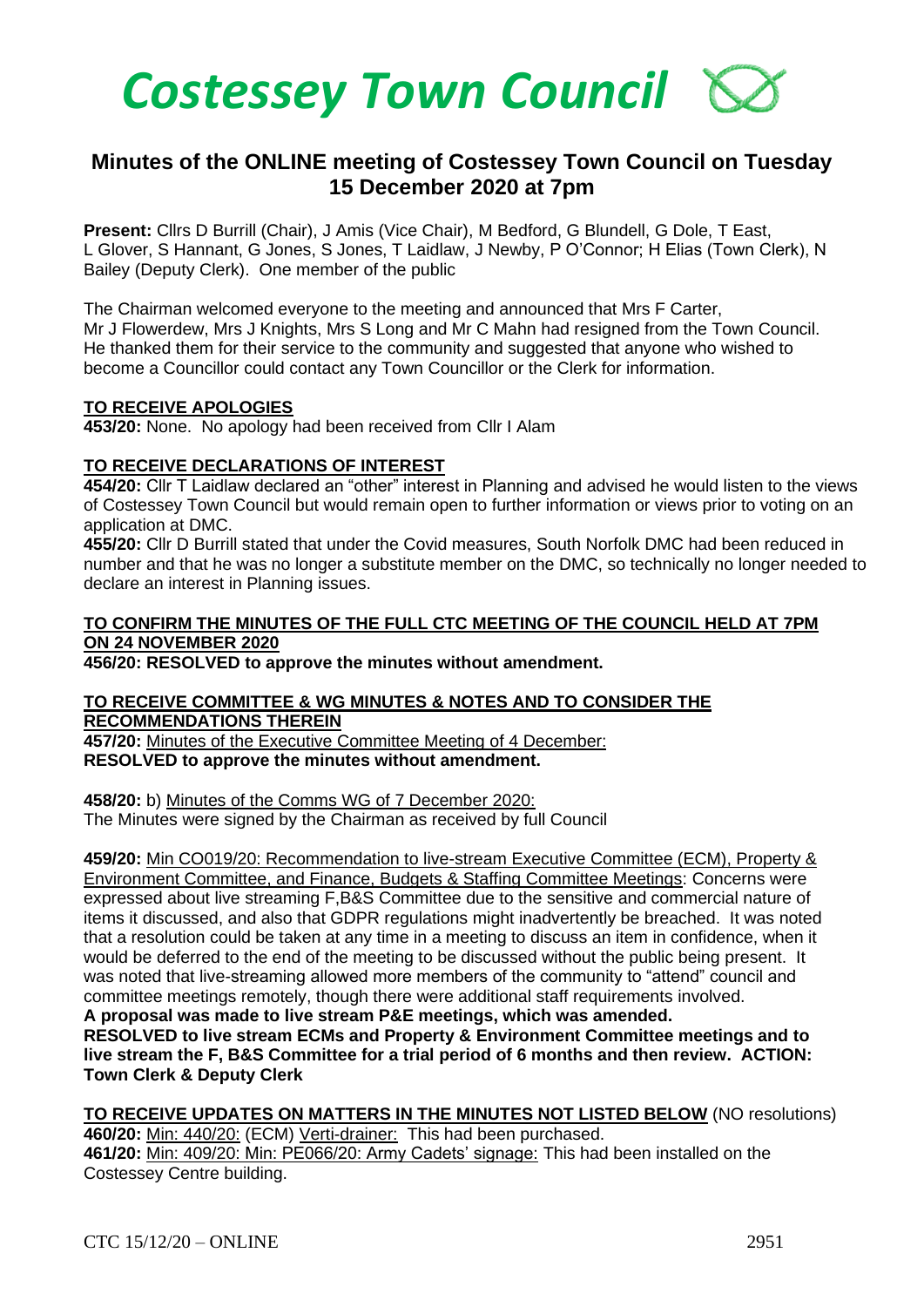**462/20:** Min: 412/20: Min: 372/20: Parish Partnerships suggestions: Wig-Wags: A site visit had taken place with the Deputy Clerk, The local Highways Engineer and the Head Teacher of Costessey Primary School

**463/20:** Min: 414/20: Rainbow Benches: These had been chased and would be chased again. **ACTION: Deputy Clerk**

**464/20:** Min: 427/20: Planning White Paper: DCllr T Laidlaw had requested & received SNC's response to the Government's White Paper. To be forwarded to Cllrs. **ACTION: Town Clerk**

**465/20: RESOLVED TO ADJOURN THE MEETING FOR 15 MINUTES' PUBLIC PARTICIPATION Items Raised:** The member of public wished to speak to Item 14 re the continuation of remote meetings. **The meeting was reconvened.**

# **TO MAKE RECOMMENDATIONS ON PLANNING APPLICATIONS, AND RECEIVE INFORMATION ON APPEALS & OTHER PLANNING MATTERS**

**466/20: a) Planning applications for consideration:**

i) 2020/2172: Miss Jennifer Ward - 21 Beaumont Road, NR5 0HQ - Conversion and extension of garage to create annexe - Full - **Comment: This is more than a replacement garage and appears to be a complete dwelling. CTC have always opposed back land development, but as there does not appear to be separate vehicular access this could fall within the definition of an annex if the services are supplied from the main house. A query was raised as to what constituted an annexe and what would be defined as a separate dwelling. Could the permission be conditioned to prevent it being sold or rented as a separate dwelling? - APPROVE with conditions**

ii) 2020/2174: Mr Michael Wright - 28 Upper Stafford Avenue, NR5 0AB - Single storey rear extension with external and internal alterations – Householder - **Comment: This has maximised the available room space - APPROVE**

iii) 2020/2214: Mr Gary Mann - Land East of William Frost Way - Development of an existing unused site to form a storage compound. Site will be enclosed by 1.8m high palisade fencing - Full - **Comment: It was noted that the adjacent plot had already had an application on it and that the contractor had started work well, with properly laid drains and swales; the same company had submitted the application for this site. Concerns were raised regarding extra vehicular movements, especially along William Frost Way - the Longwater area is at capacity and a S106 agreement should be negotiated to provide improvements for the wider local road network – In addition to the above comments Cllrs questioned the nature of the storage proposed and wished to re-iterate the comments which were made by Costessey TC to the previous application 2020/1687:** *Comments: Concerns were expressed about extra vehicular movements at the Longwater interchange and William Frost way roundabout which are already at capacity, especially larger vehicles A condition should be applied / S106 agreement made for a contribution to the upgrade of the local road network around the Longwater Interchange, possibly the upgrading / relocating of the pedestrian crossing on William Frost Way -* **APPROVE with the above traffic and S106 considerations.**

iv) 2020/2265: Mike Savage - East of Anglia Ambulance Service NHS Trust - Alex Moorhouse Way, NR5 0JT - Proposed single storey extension and alterations to hardstanding - Full - **Comment: Two new bays were needed to drive vehicles in to fumigate / clean under Covid measures. There is no issue with staff parking. There is plenty of room on the site for the new bays. Concerns were expressed about the difficulties faced by emergency vehicles trying to access the main roads from Alex Moorhouse Way when responding with blue lights, especially the single carriageway stretch between the Copper Beech and the roundabout at the bottom of William Frost Way. The Town Council cannot stress enough the difficulties faced by the emergency vehicles trying to exit the Longwater area through the tailbacks on a road system which is at capacity, as every minute counts on an emergency call - APPROVE**

**467/20: b) Information & Planning decisions received from South Norfolk & Norfolk County** 

**Councils:** (\*Information only. (No decisions needed) See separate sheet – It was noted that there was broad consensus between CTC's responses and SNC's decisions, the exception being for the Land to the South of the Croft. Reasons for refusal: i) SNC had considered the design of the house acceptable, but the position on the plot was not. ii) Detrimental to the Highway on safety grounds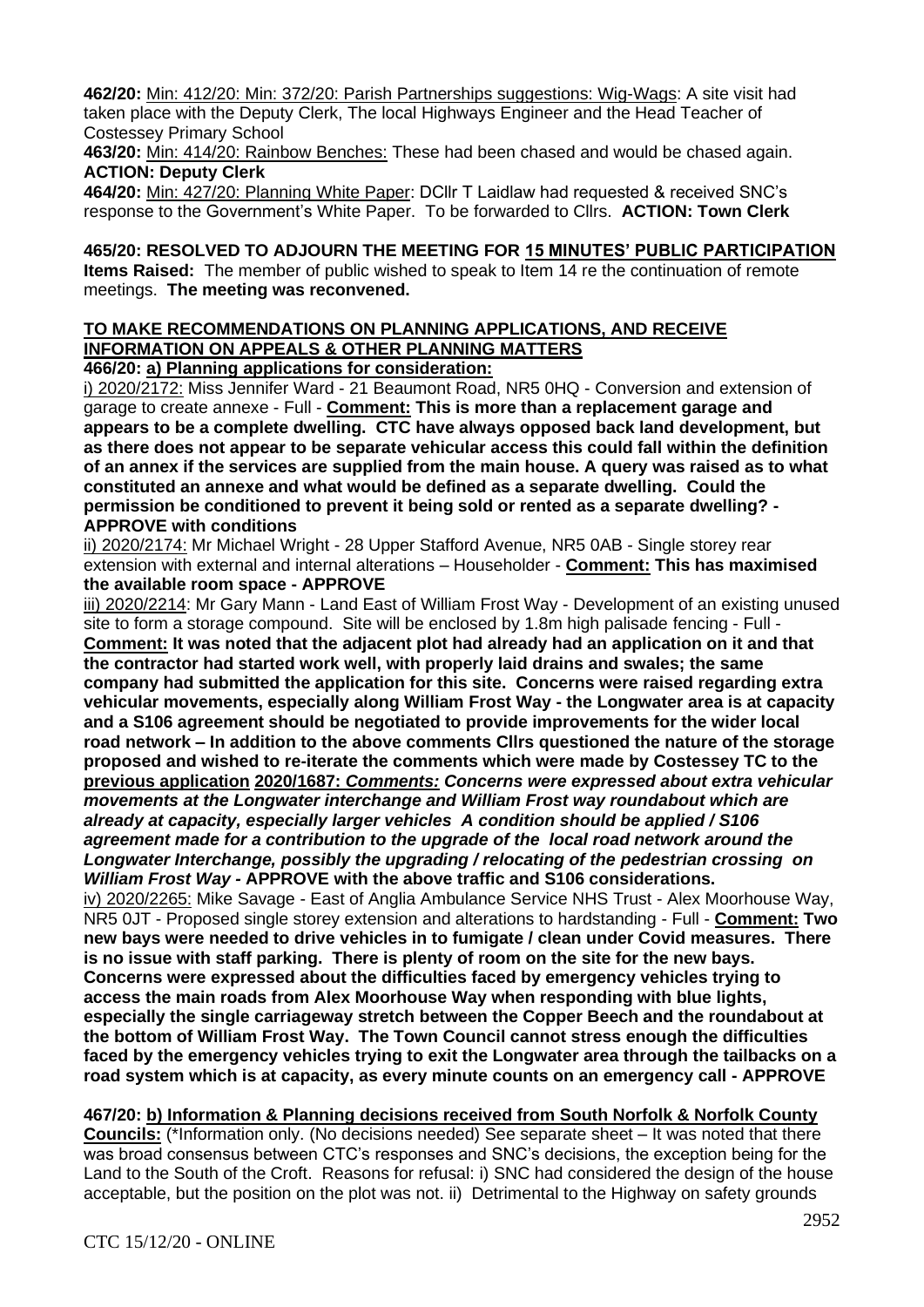with its proximity to the Croft iii) There was a reasonable presumption that protected species would be present on site eg slow worms, but there was no report. DCllr Laidlaw would have "called it in" to Committee otherwise.

# **TO CONSIDER FINANCE MATTERS**

**468/20:** The November accounts would be looked at in the F,B&S Committee meeting. The Tax Base had not yet been received so the budget could not be finalised until then.

## **TO APPROVE THE APPOINTMENT OF TWO NEW TRUSTEES TO THE COSTESSEY PAROCHIAL CHARITY**

**469/20:** The Parochial Charity owned land, which it rented out, and administered the allotments adjacent to the Old Cricket Ground. It made one-off payments to residents in need, but did not supply assistance where help was available from Government. Its website<http://costessey.org/> provided links to other charities which might be able to help. Under the Charity Scheme the Town Council appointed 4 trustees, but there were only two currently as Mr Rymarz had stepped down. Cllr P O'Connor who was both Secretary and Treasurer for the Charity had approached Mr Stewart Blackburn and Mr Alastair Kerridge, who were both respected in the Community and were willing to serve the Charity. Thanks were expressed to all involved.

### **RESOLVED to appoint Mr Stewart Blackburn and Mr Alastair Kerridge as Trustees of the Costessey Parochial Charity**

### **TO CONSIDER HIGHWAYS MATTERS**

**470/20:** Longwater Lane Traffic: Issues were re-iterated. **471/20:** Bus Lane: This was a lengthy process

### **TO RECEIVE CORRESPONDENCE** (Verbal and written)

**472/20:** Resignation letters from five Councillors: creating four casual vacancies in Queen's Hills Ward and one in Old Costessey Ward.

# **TO RECEIVE DISTRICT COUNCILLORS' REPORTS**

**473/20:** DCllr T Laidlaw: i) SNC Ward Councillors' grants of £1,000 each had not had a full take-up due to Covid: 28 out of 46 had not been spent. It is proposed to roll over the unspent grants to the following financial year, so that up to £2,000 will be available in 2021-22, the 31 December cut-off date would be removed, and the rule that the grant cannot be awarded to the same organisations as in the previous year will be amended so that an organisation which has received a grant can apply again, but for a different project. ii) SNC had amended their constitution to allow remote electronic voting, when they have the technology. iii) SNC's Local Development Plan was already five years old and was unlikely to be confirmed by 2022. In light of the Government's White Paper on Planning SNC was considering asking Planning Officers to look at special settlements which could be purpose-built as a significant settlement – possibly of one to two thousand dwellings eg as at Poundbury in Dorset. There were three settlement options. iv) Questions had been raised as to the amount of money SNC spends on Long Stratton eg the proposed by-pass and on Wymondham. It was pointed out that Costessey had approx. 1/6 of South Norfolk's population, but did not receive much SNC investment – eg other market towns had leisure facilities such as gyms and leisure pools. Costessey also suffered from highways problems, so the Local Infrastructure WG should perhaps meet to discuss what Costessey might need and put recommendations forward. **ACTION: Town Clerk**

With Council's agreement Items 13 and 14 were taken together

**TO CONSIDER THE LATEST GOVERNMENT GUIDANCE ON COVID 19 & TO CONSIDER WHETHER TO CONTINUE WITH ON-LINE MEETINGS UNTIL THE END OF THE CIVIC YEAR**

**474/20:** It was noted that at SNC's full Council meeting the Chief Executive had advised that it was extremely unlikely that South Norfolk would go down from Tier 2 to Tier 1 and was more likely to move upwards rather than downwards.

**475/20:** Dr K Deane presented a paper on Covid expectations and planning based on her research at the UEA. The number of deaths so far included 79,000 "excess" deaths; Covid 19 was 10 to 20 times worse than flu, and 1 in 8 (12.5%) of the over 75 age group were expected to die. "Long